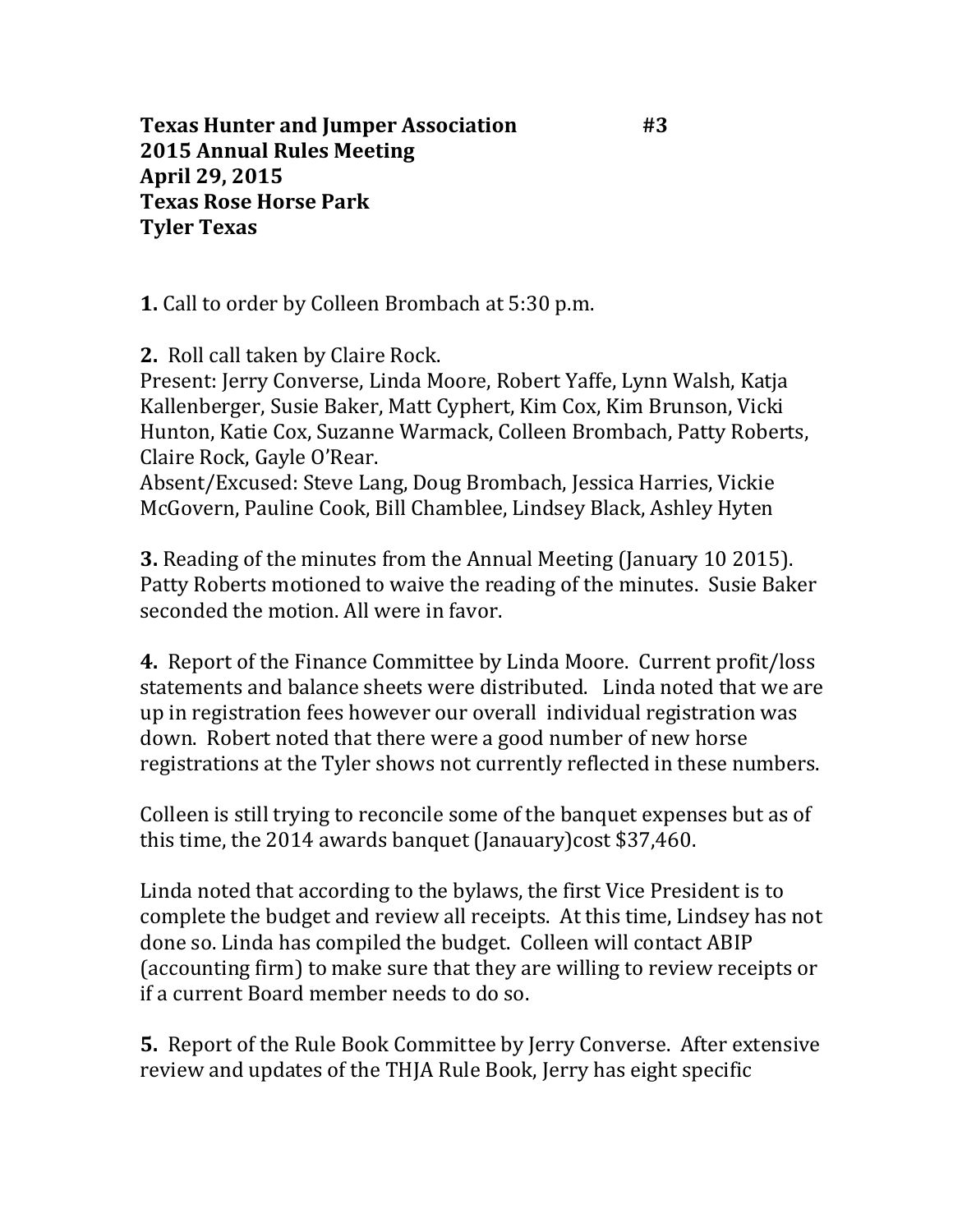questions of the Board that need to be resolved and voted upon. They are as follows:

 1. Do Junior members have a vote in THJA issues? The Board voted all in favor to remove junior members from voting responsibilities.

 2. Chapter 2, Section 3.A and C. Change to: Submission of Prize lists to THJA may be made by Priority Mail as well as Email. All references to registered mail will be removed. The Board voted all in favor of this Rule Book Change.

 3. Chapter 2, Section 3.H through O. These definitions will be deleted and it will be noted that THJA follows USEF Rules for all items. The Board voted all in favor of this change.

 4. Chapter2, Section 4.A.1. The last sentence will be removed. The Board voted all in favor

 5. Chapter 2, Section 4.A.2. This section will be removed. The Board voted all in favor.

 6. Chapter 3, Section 3.E and G. Regarding cross entries between Modified childrens/adult and Childrens/Adult divisions. It was agreed that we would utilize the Pin Oak and current Tyler prize lists as examples of setting specifications and limitations for these divisions. The Board voted all in favor. Jerry is to follow up by reviewing both prize lists and developing specs and eligibility for publication.

 7. Chapter 4, Section 2. THJA will continue to award annual awards for both the high and low divisions of childrens and adult jumpers. The Board voted all in favor .

 8. Chapter 4, Section2.A.3. This is in regards to how points would be awarded should a high child/adult jumper division be combined with a low child/adult jumper division. The Zone will be contacted in regards to their point distribution rules in this matter.

**6.** Report of the Nominating Committee by Katja Kallenberger. The following Board members will have terms expiring at the end of 2015. Robert Yaffe Steve Lang Katja Kallenberger Matt Cyphert Vicki Hunton Vickie McGovern Pauline Cook Lindsey Black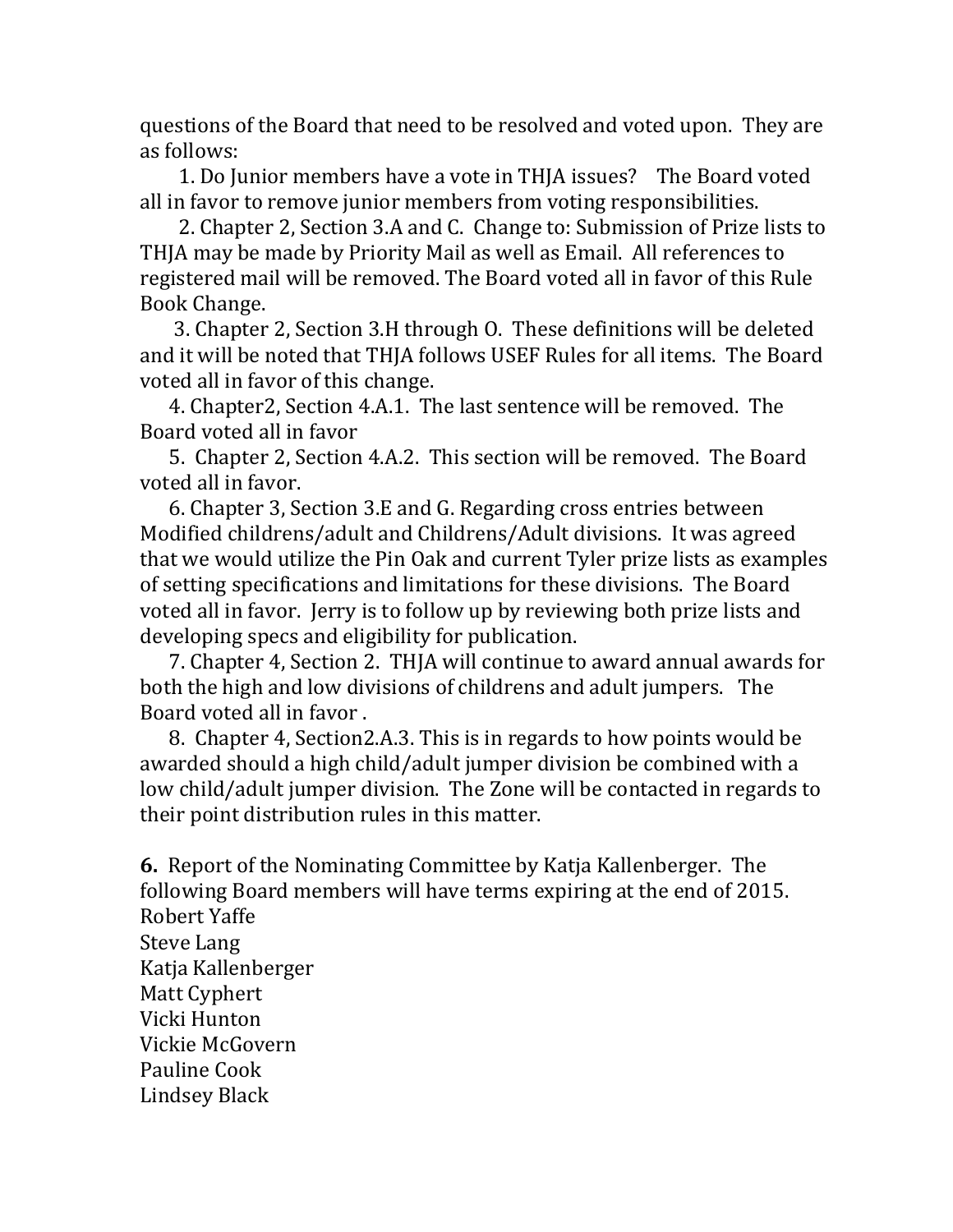It was requested that these individuals report back to the nominating committee (Jessica Harries, Steve Lang and Katja Kallenberger) by June 1st with their decision.

Matt Cyphert noted that he would remain in his position for another term.

**7.** Report of the Prize List Review Committee by Linda Moore. Linda noted that there was no news or issues at this time.

**8.** Report of the Show Standards Committee by Claire Rock. It was noted that there have been no complaints or comments submitted to THJA regarding shows this calendar year. Also, in checking with USEF, they were not allowed to release and review information regarding Texas shows. All reviews go directly to the show managers. Lynn Walsh noted that overall, the horse shows are getting better per the USEF Competition Standards Committee. The standards and requirements are getting are getting more strict and show management is adhering to them.

**9.** Report of the Sponsorship Committee by Patty Roberts. To date, North Texas Hunter Jumper Club is the only sponsorship request in 2015. Their request of \$3500 for their annual charity horse show was granted. Vicki Hunton noted that she would be applying for a sponsorship.

**10.** Report regarding the Web Site and Information Systems by Robert Yaffe. First, Robert noted that the change in show result delivery requirements (one week, by priority mail), has worked very well.

Beginning this fall, new THJA membership cards will be sent out. They will be a new format with additional information included. They will be on a form much like USEF. The top of the form will contain horse ownership information (if the member owns a horse). The bottom will be the actual card. General membership rules will be noted.

New photos for the web site are still in need! Please send any show photos (horizontal and large format), to Robert.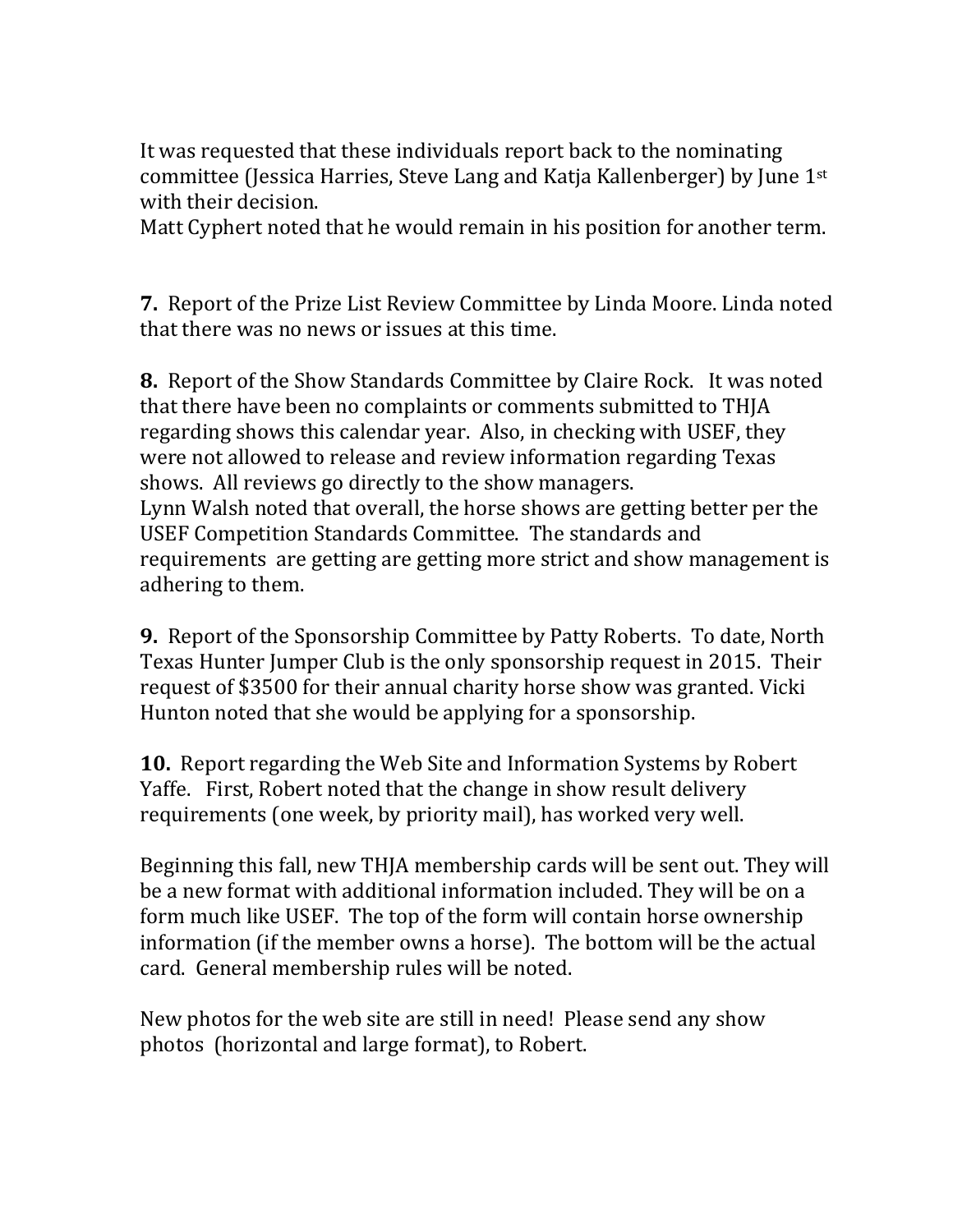**11.** No report on Zone 7 due to Cookie's absence.

**12.** Report of USEF / USHJA news by Lynn Walsh and Colleen Brombach. Lynn noted that a task force is working on the new mileage rules and they may be available later in the year. "Members Choice" has turned out to be very valuable for show managers. If you receive and email asking for reviews/comments on horse shows you have attended, please participate. The feed back to USEF/USHJA has been wonderful.

Colleen noted that the Child/Adult task force is trying to work on a Hunter National Championship. The goal is to have it take place at the same venue and date as the Child/Adult National Jumper Championships. More to come on this item.

**13.** Report on the Annual Banquet Committee by Colleen Brombach. Colleen noted that at this time, no one has volunteered their services to chair the 2016 Banquet. The venue has already been determined (Hyatt Hill Country San Antonio). Gayle noted that she would discuss the possibility of her assistance offline.

## **14.** Other agenda items;

 a. Discussion regarding THJA's potential 501c3 status. Jerry noted that the work was still in progress. He is still working on getting THJA in good status with the State Comptroller utilizing current contact information etc.. This should be finalized shortly. Jerry motioned that we change the organization's registered office to Claire Rock's address and Claire Rock act as agent. Xxx seconded that motion. All were in favor. Note that revised documents are attached in this email.

 b. Review of the proposed new equitation medal classes for children and adults.

It was discussed and agreed that a conversation take place with the show managers prior to proceeding to make sure that there is room in the show schedule for more classes and if there is an appropriate venue for a year end final class.